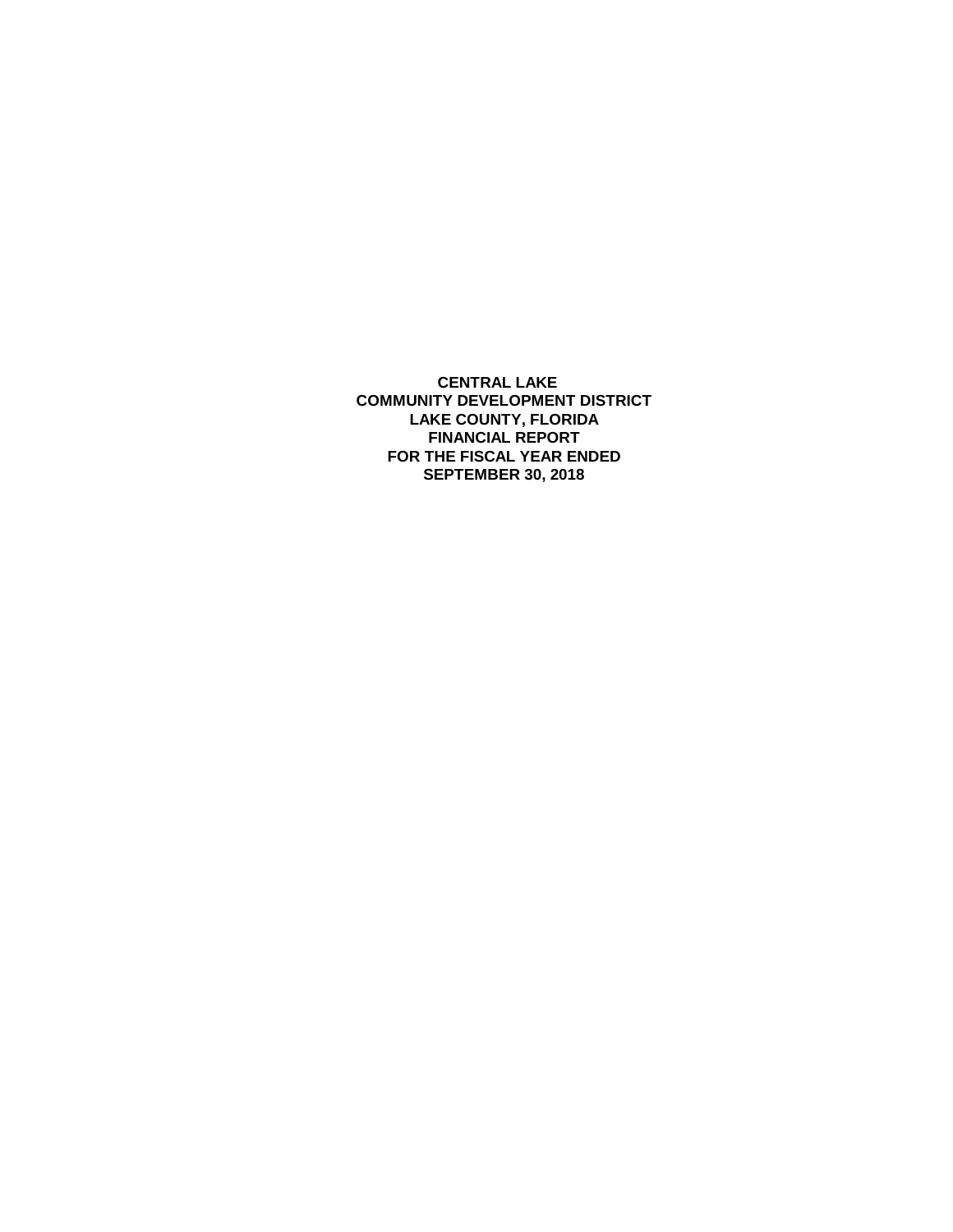## **CENTRAL LAKE COMMUNITY DEVELOPMENT DISTRICT LAKE COUNTY, FLORIDA**

# **TABLE OF CONTENTS**

|                                                                                                                                                                                                                          | Page     |
|--------------------------------------------------------------------------------------------------------------------------------------------------------------------------------------------------------------------------|----------|
| INDEPENDENT AUDITOR'S REPORT                                                                                                                                                                                             | $1 - 2$  |
| MANAGEMENT'S DISCUSSION AND ANALYSIS                                                                                                                                                                                     | $3 - 5$  |
| <b>BASIC FINANCIAL STATEMENTS</b>                                                                                                                                                                                        |          |
| <b>Statement of Net Position</b>                                                                                                                                                                                         | 6        |
| Statement of Revenues, Expenses and Changes in Net Position                                                                                                                                                              | 7        |
| <b>Statement of Cash Flows</b>                                                                                                                                                                                           | 8        |
| Notes to the Financial Statements                                                                                                                                                                                        | $9 - 13$ |
| INDEPENDENT AUDITOR'S REPORT ON INTERNAL CONTROL OVER FINANCIAL<br>REPORTING AND COMPLIANCE AND OTHER MATTERS BASED ON AN AUDIT<br>OF FINANCIAL STATEMENTS PERFORMED IN ACCORDANCE WITH<br>GOVERNMENT AUDITING STANDARDS | 14-15    |
| INDEPENDENT AUDITOR'S REPORT ON COMPLIANCE WITH THE REQUIREMENTS<br>OF SECTION 218.415, FLORIDA STATUTES, REQUIRED BY RULE 10.556(10)<br>OF THE AUDITOR GENERAL OF THE STATE OF FLORIDA                                  | 16       |
| MANAGEMENT LETTER REQUIRED BY CHAPTER 10.550 OF THE RULES<br>OF THE AUDITOR GENERAL OF THE STATE OF FLORIDA                                                                                                              | 17-18    |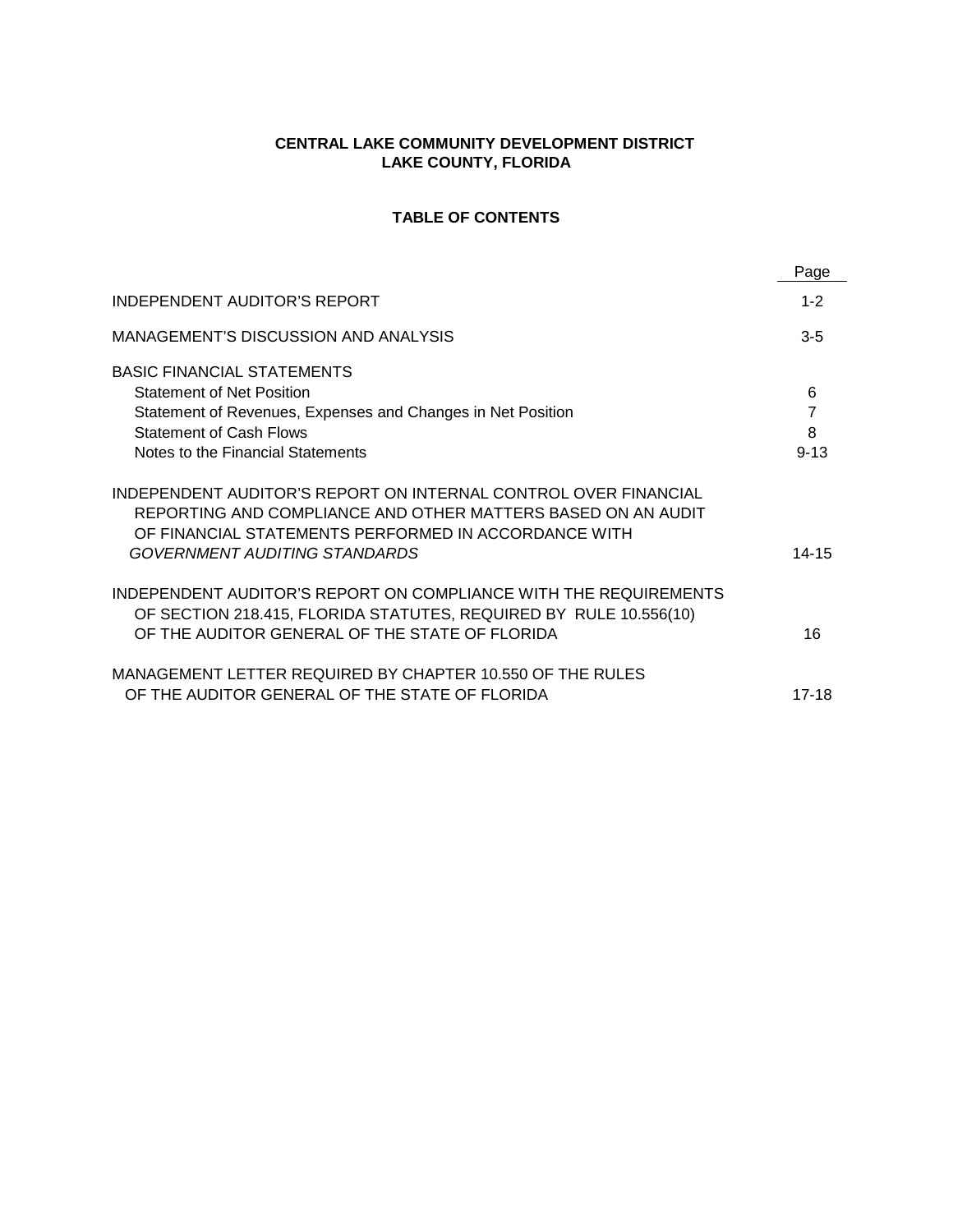

951 Yamato Road · Suite 280 Boca Raton, Florida 33431 (561) 994-9299 ▪ (800) 299-4728 Fax (561) 994-5823 www.graucpa.com

# **INDEPENDENT AUDITOR'S REPORT**

To the Board of Supervisors Central Lake Center Community Development District Lake County, Florida

### **Report on the Financial Statements**

We have audited the accompanying basic financial statements of Central Lake Community Development District, Lake County, Florida ("District") as of and for the fiscal year ended September 30, 2018, and the related notes to the basic financial statements, which collectively comprise the District's basic financial statements as listed in the table of contents.

### **Management's Responsibility for the Financial Statements**

Management is responsible for the preparation and fair presentation of these financial statements in accordance with accounting principles generally accepted in the United States of America; this includes the design, implementation, and maintenance of internal control relevant to the preparation and fair presentation of financial statements that are free from material misstatement, whether due to fraud or error.

## **Auditor's Responsibility**

Our responsibility is to express opinions on these financial statements based on our audit. We conducted our audit in accordance with auditing standards generally accepted in the United States of America and the standards applicable to financial audits contained in *Government Auditing Standards*, issued by the Comptroller General of the United States. Those standards require that we plan and perform the audit to obtain reasonable assurance about whether the financial statements are free from material misstatement.

An audit involves performing procedures to obtain audit evidence about the amounts and disclosures in the financial statements. The procedures selected depend on the auditor's judgment, including the assessment of the risks of material misstatement of the financial statements, whether due to fraud or error. In making those risk assessments, the auditor considers internal control relevant to the entity's preparation and fair presentation of the financial statements in order to design audit procedures that are appropriate in the circumstances, but not for the purpose of expressing an opinion on the effectiveness of the entity's internal control. Accordingly, we express no such opinion. An audit also includes evaluating the appropriateness of accounting policies used and the reasonableness of significant accounting estimates made by management, as well as evaluating the overall presentation of the financial statements.

We believe that the audit evidence we have obtained is sufficient and appropriate to provide a basis for our audit opinions.

### **Opinions**

In our opinion, the financial statements referred to above present fairly, in all material respects, the respective financial position of the District as of September 30, 2018, and the respective changes in financial position, and, where applicable, cash flows thereof for the fiscal year then ended in accordance with accounting principles generally accepted in the United States of America.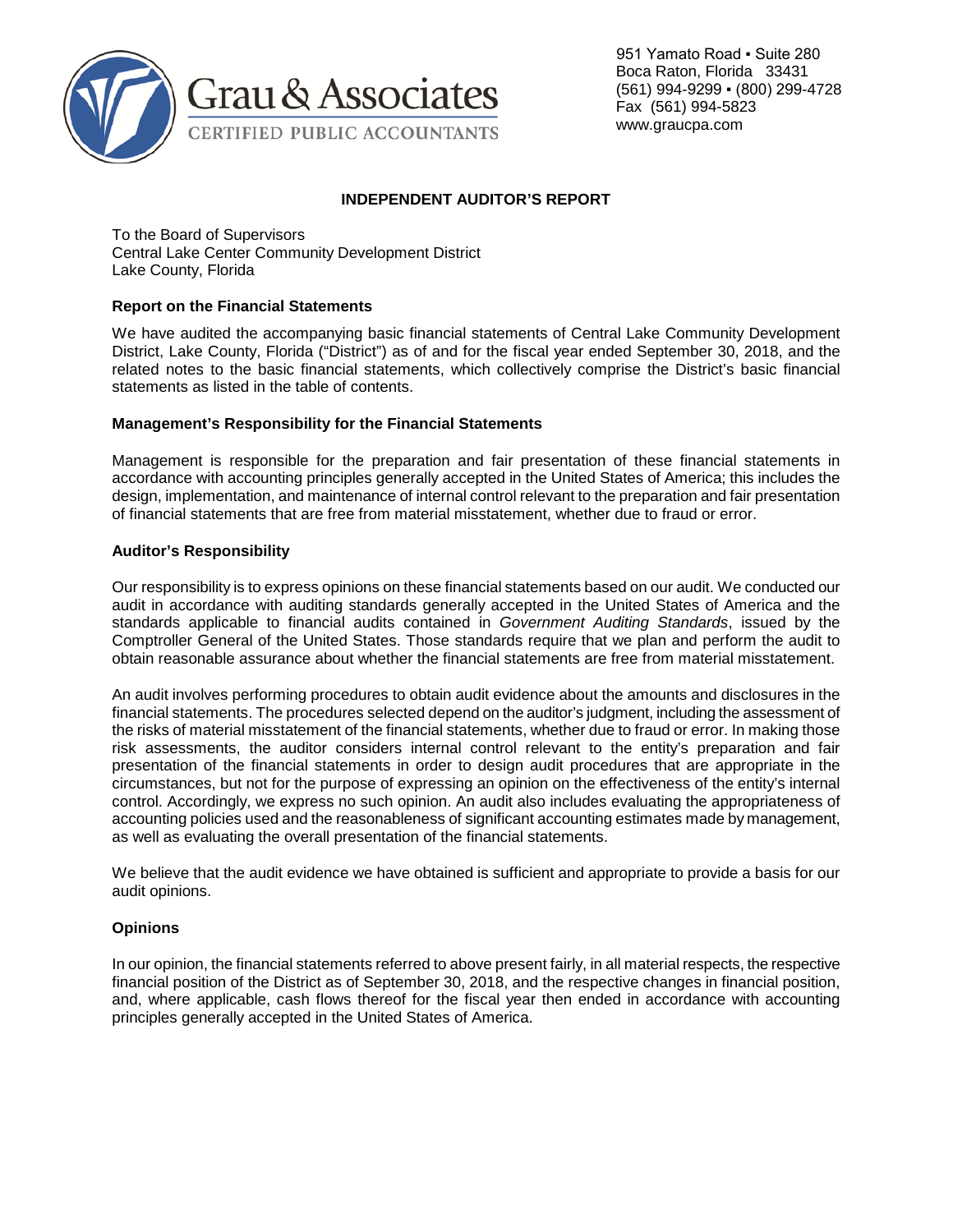### **Other Matters**

#### *Required Supplementary Information*

Accounting principles generally accepted in the United States of America require that the management's discussion and analysis be presented to supplement the basic financial statements. Such information, although not a part of the basic financial statements, is required by the Governmental Accounting Standards Board, who considers it to be an essential part of financial reporting for placing the basic financial statements in an appropriate operational, economic, or historical context. We have applied certain limited procedures to the required supplementary information in accordance with auditing standards generally accepted in the United States of America, which consisted of inquiries of management about the methods of preparing the information and comparing the information for consistency with management's responses to our inquiries, the basic financial statements, and other knowledge we obtained during our audit of the basic financial statements. We do not express an opinion or provide any assurance on the information because the limited procedures do not provide us with sufficient evidence to express an opinion or provide any assurance.

### **Other Reporting Required by** *Government Auditing Standards*

In accordance with *Government Auditing Standards*, we have also issued our report dated June 24, 2019, on our consideration of the District's internal control over financial reporting and on our tests of its compliance with certain provisions of laws, regulations, contracts, grant agreements and other matters. The purpose of that report is to describe the scope of our testing of internal control over financial reporting and compliance and the results of that testing, and not to provide an opinion on the effectiveness of the District's internal control over financial reporting or on compliance. That report is an integral part of an audit performed in accordance with *Government Auditing Standards* in considering the District's internal control over financial reporting and compliance.

### **Report on Other Legal and Regulatory Requirements**

We have also issued our report dated June 24, 2019, on our consideration of the District's compliance with the requirements of Section 218.415, Florida Statutes, as required by Rule 10.556(10) of the Auditor General of the State of Florida. The purpose of that report is to provide an opinion based on our examination conducted in accordance with attestation standards established by the American Institute of Certified Public Accountants.

Duan & Association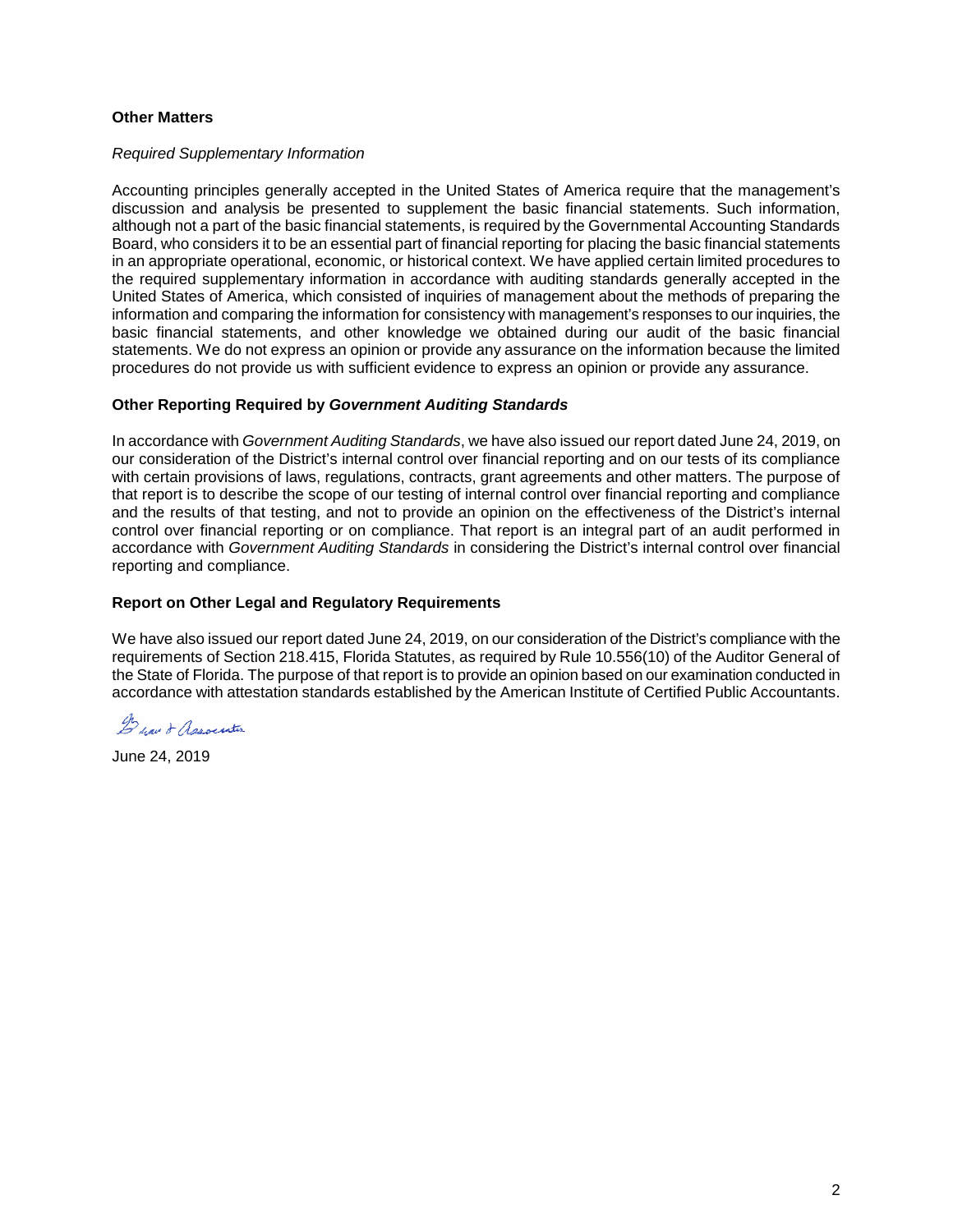## **MANAGEMENT'S DISCUSSION AND ANALYSIS**

Our discussion and analysis of Central Lake Community Development District, Lake County, Florida ("District") provides a narrative overview of the District's financial activities for the fiscal year ended September 30, 2018. Please read it in conjunction with the District's Independent Auditor's Report, basic financial statements, accompanying notes and supplementary information to the basic financial statements.

## FINANCIAL HIGHLIGHTS

- The assets of the District exceeded its liabilities at the close of the most recent fiscal year resulting in a net position balance of \$209,409.
- The change in the District's total net position in comparison with the prior fiscal year was \$84,279, an increase. The key components of the District's net position and change in net position are reflected in the table in the basic financial analysis section.

## OVERVIEW OF FINANCIAL STATEMENTS

This discussion and analysis are intended to serve as the introduction to the District's financial statements. The District's basic financial statements are comprised of a statement of net position, a statement of revenues, expenses and changes in net position, a statement of cash flows, and notes to the financial statements.

### Basic Financial Statements

The basic financial statements are designed to provide readers with a broad overview of the District's finances, in a manner similar to a private-sector business. The basic financial statements report on the function of the District that is principally supported by user fees and charges.

The statement of net position presents information on all the District's assets, deferred outflows of resources, liabilities, and deferred inflows of resources with the residual amount being reported as net position. Over time, increases or decreases in net position may serve as a useful indicator of whether the financial position of the District is improving or deteriorating.

The statement of revenues, expenses and changes in fund net position presents information on all revenues and expenses of the District and the change in net position.

The statement of cash flows presents information regarding changes in cash due to cash receipts and cash disbursements during the reporting period.

### **Proprietary Fund**

The District maintains one type of proprietary fund, an enterprise fund. The District uses the enterprise fund to account for the operations of the water and sewer utility facilities within the District. As such it employs an economic resources measurement focus, the goal of which is to assess the change in its total economic resources over a period of time. This goal is accomplished through the use of the accrual basis of accounting, under which revenues are recorded when earned and expenses are recorded when liabilities are incurred, regardless of the timing of cash receipts and disbursements.

#### Notes to the Financial Statements

The notes provide additional information that is essential to a full understanding of the data provided in the basic financial statements.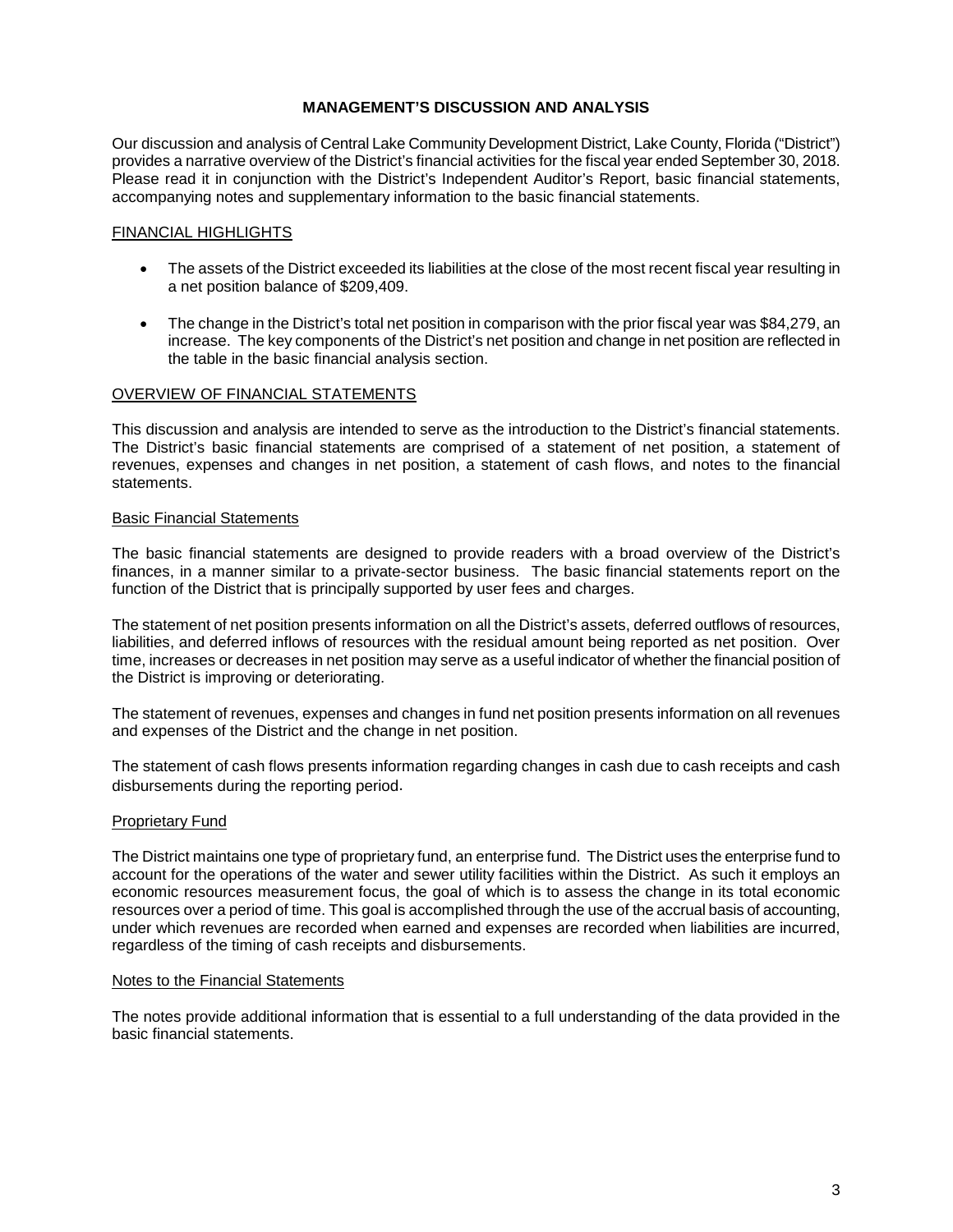#### BASIC FINANCIAL ANALYSIS

As noted earlier, net position may serve over time as a useful indicator of an entity's financial position. In the case of the District, assets exceeded liabilities at the close of the fiscal year ended September 30, 2018.

Key components of the District's net position are reflected in the following table:

| <b>NET POSITION</b>                 |   |         |    |         |  |
|-------------------------------------|---|---------|----|---------|--|
| SEPEMBER 30,                        |   |         |    |         |  |
|                                     |   | 2018    |    | 2017    |  |
| Current and other assets            | S | 376,052 | \$ | 352,911 |  |
| Capital assets, net of depreciation |   |         |    | 1,300   |  |
| Total assets                        |   | 376,052 |    | 354,211 |  |
| <b>Current liabilities</b>          |   | 166,643 |    | 229,081 |  |
| <b>Total liabilities</b>            |   | 166,643 |    | 229,081 |  |
| Net position                        |   |         |    |         |  |
| Net investment in capital assets    |   |         |    | 1.300   |  |
| Unrestricted                        |   | 209,409 |    | 123,830 |  |
| Total net position                  |   | 209,409 | \$ | 125,130 |  |

The District's net position increased during the most recent fiscal year. The majority of the increase represents the extent to which ongoing program revenues exceeded the cost of operations and depreciation expense.

Key elements of the change in net position are reflected in the following table:

| CHANGES IN NET POSITION                 |       |
|-----------------------------------------|-------|
| FOR THE FISCAL YEAR ENDED SEPTEMBER 30. |       |
| 0.10                                    | 0.017 |

|                            | 2018 |         |    | 2017    |  |  |
|----------------------------|------|---------|----|---------|--|--|
| Operating revenues         | £.   | 576,207 | \$ | 603,013 |  |  |
| Operating expenses:        |      |         |    |         |  |  |
| Administrative and general |      | 118,876 |    | 137.021 |  |  |
| Cost of sales and services |      | 373,100 |    | 445,679 |  |  |
| Total operating expenses   |      | 491,976 |    | 582,700 |  |  |
| Operating Income           |      | 84,231  |    | 20,313  |  |  |
| Non-operating:             |      |         |    |         |  |  |
| Interest income            |      | 48      |    | 29      |  |  |
| Total non-operating        |      | 48      |    | 29      |  |  |
| Change in net position     |      | 84.279  |    | 20,342  |  |  |
| Net position - beginning   |      | 125,130 |    | 104,788 |  |  |
| Net position - ending      |      | 209.409 |    | 125,130 |  |  |

The District's activities reflect the operations of the water and sewer facilities within the District. The cost of operations is covered primarily by charges to customers. The decrease in operating revenues is primarily the result of decreases in the contribution in aid of construction (CIAC) fees and utility revenues. The decrease in in operating expenses is primarily the result of a decrease in plant repair and maintenance.

#### CAPITAL ASSETS

The District reported net capital assets of \$0. More detailed information about the District's capital assets is presented in the notes of the financial statements.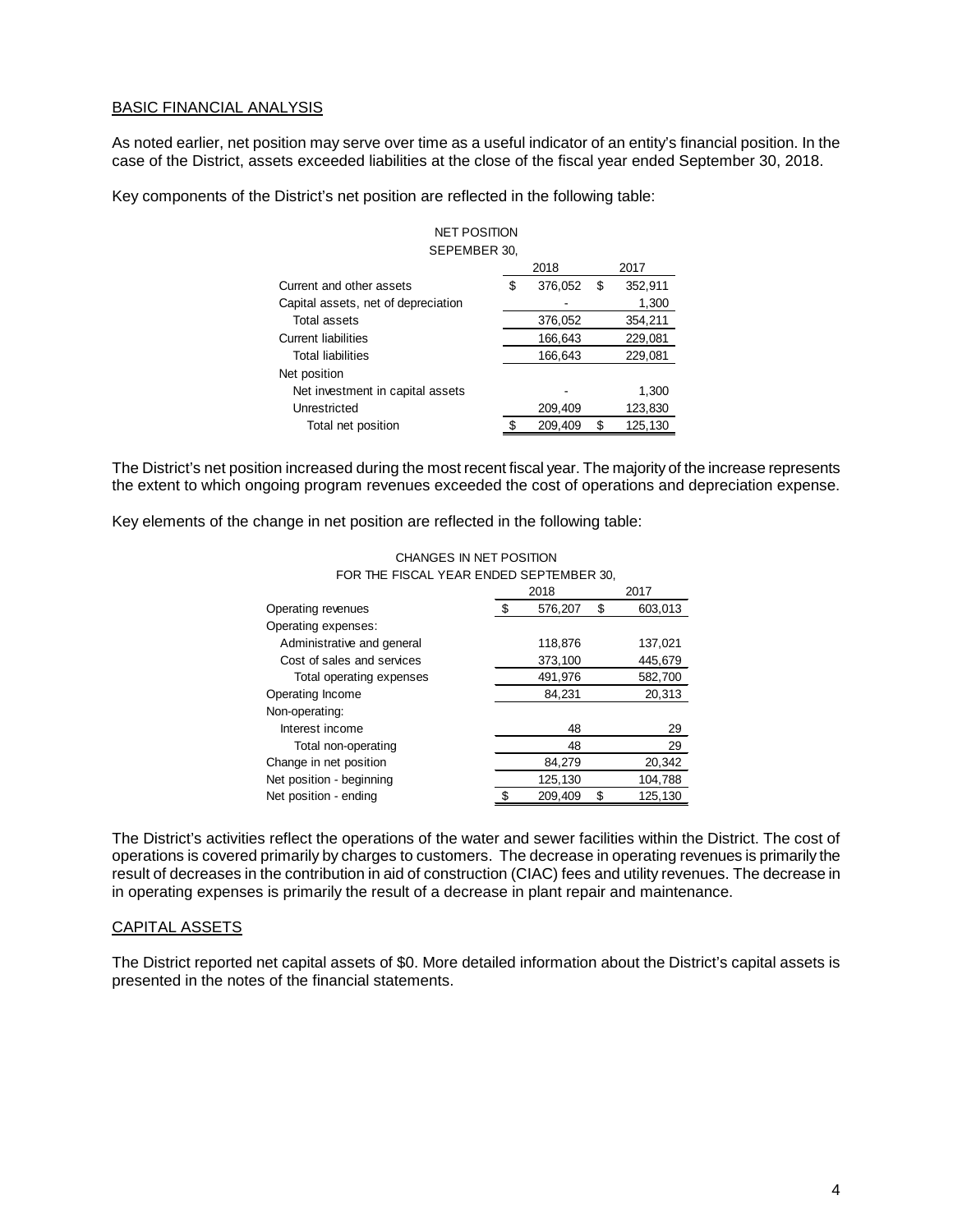## ECONOMIC FACTORS AND NEXT YEAR'S BUDGETS AND OTHER EVENTS

The District does not anticipate any major projects or significant changes to water and sewer operations for the subsequent fiscal year. In addition, it is anticipated that the general operations of the District will remain fairly constant.

### CONTACTING THE DISTRICT'S FINANCIAL MANAGEMENT

This financial report is designed to provide our citizens, taxpayers, customers, investors and creditors with a general overview of the District's finances and to demonstrate the District's accountability for the financial resources it manages and the stewardship of the facilities it maintains. If you have questions about this report or need additional financial information, contact the Central Lake Community Development District's Finance Department at 135 West Central Boulevard, Suite 320, Orlando, Florida, 32801.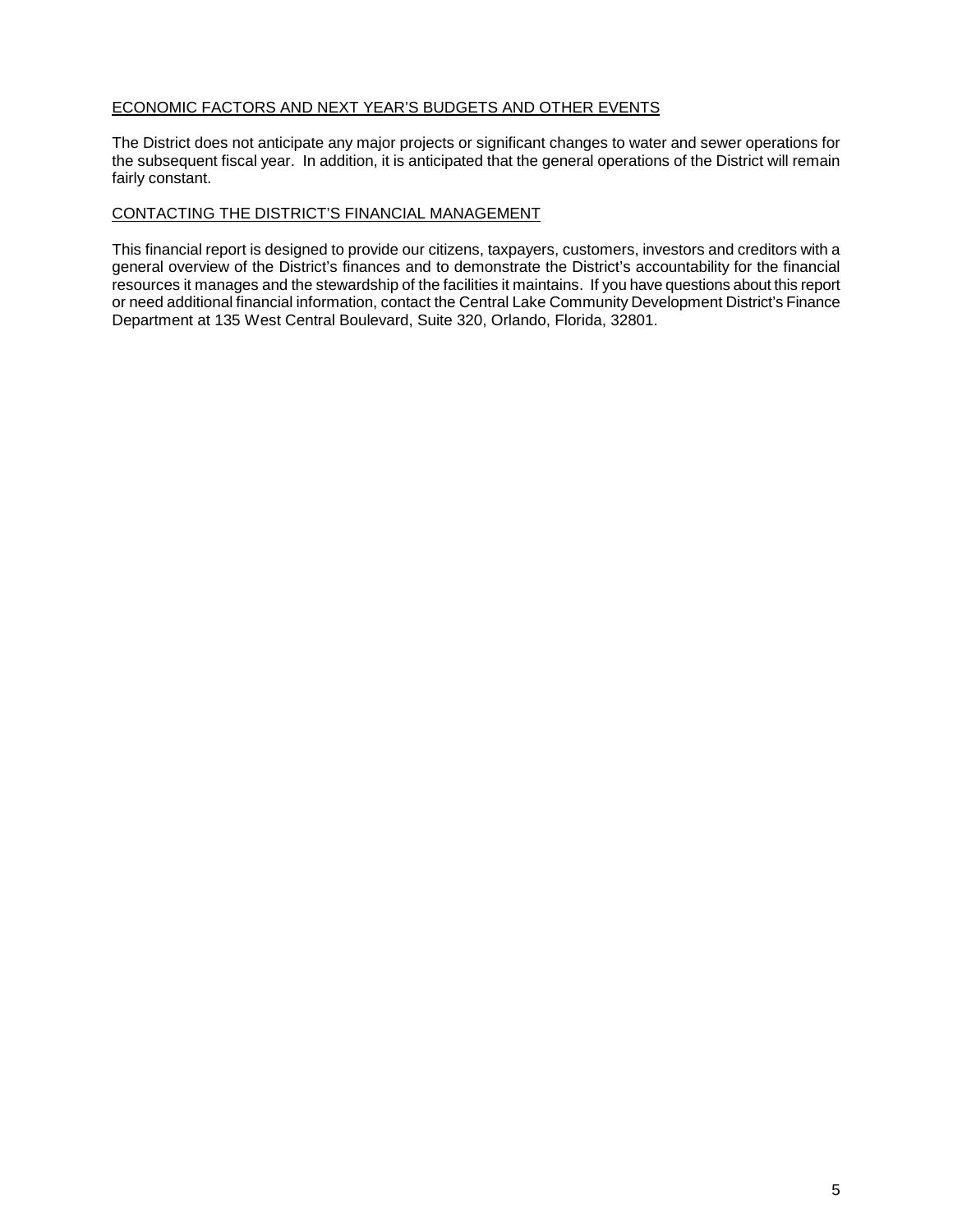## **CENTRAL LAKE COMMUNITY DEVELOPMENT DISTRICT LAKE COUNTY, FLORIDA STATEMENT OF NET POSITION SEPTEMBER 30, 2018**

| Current assets:<br>Cash and cash equivalents | \$<br>301,392 |
|----------------------------------------------|---------------|
|                                              |               |
|                                              |               |
| Investments                                  | 2,541         |
| Accounts receivable                          | 46,171        |
| Due from other                               | 10,956        |
| Prepaid expense                              | 14,992        |
| <b>Total current assets</b>                  | 376,052       |
| Noncurrent assets:                           |               |
| Capital assets:                              |               |
| Machinery and equipment                      | 6,500         |
| Less accumulated depreciation                | (6,500)       |
| Total capital assets (net of depreciation)   |               |
| Total noncurrent assets                      |               |
| <b>Total assets</b>                          | 376,052       |
| <b>LIABILITIES</b>                           |               |
| Current liabilities:                         |               |
| Accounts payable                             | 7,229         |
| Other current liabilities                    | 158,414       |
| <b>Builders deposits</b>                     | 1,000         |
| Total current liabilities                    | 166,643       |
| <b>NET POSITION</b>                          |               |
| Unrestricted                                 | 209,409       |
| Total net position                           | \$<br>209,409 |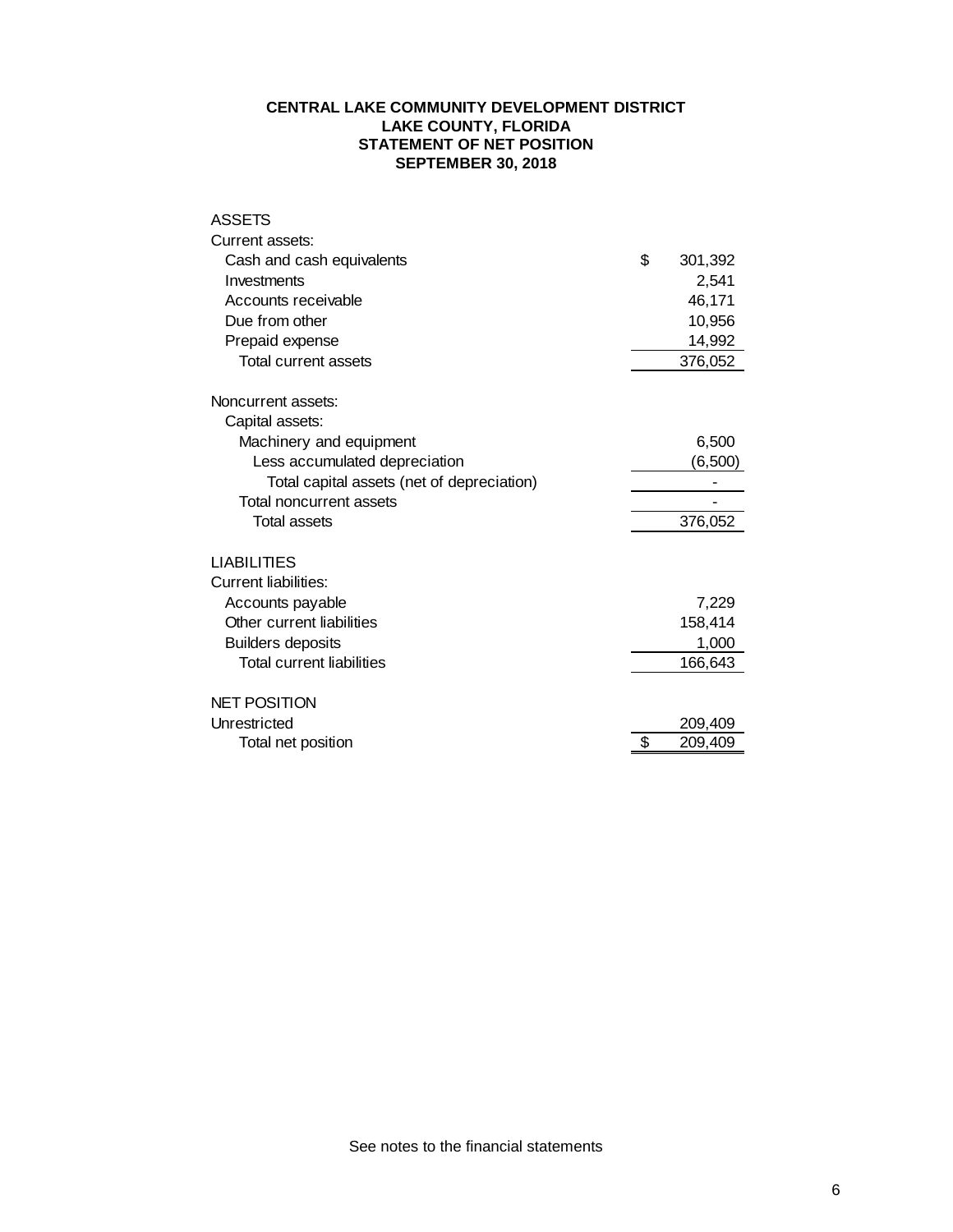## **CENTRAL LAKE COMMUNITY DEVELOPMENT DISTRICT LAKE COUNTY, FLORIDA STATEMENT OF REVENUES, EXPENSES AND CHANGES IN NET POSITION FOR THE FISCAL YEAR ENDED SEPTEMBER 30, 2018**

| <b>OPERATING REVENUES</b>         |    |         |
|-----------------------------------|----|---------|
| Charges for sales and services    | \$ | 414,648 |
| RAM fees                          |    | 117,691 |
| Miscellaneous revenue             |    | 43,868  |
| Total operating revenues          |    | 576,207 |
| <b>OPERATING EXPENSES</b>         |    |         |
| Administrative and general        |    | 118,876 |
| Cost of sales and services        |    | 373,100 |
| Total operating expenses          |    | 491,976 |
| <b>OPERATING INCOME</b>           |    | 84,231  |
| NON-OPERATING REVENUES (EXPENSES) |    |         |
| Interest income                   |    | 48      |
| Total non-operating revenues      |    | 48      |
| Change in net position            |    | 84,279  |
| Total net position - beginning    |    | 125,130 |
| Total net position - ending       | S  | 209,409 |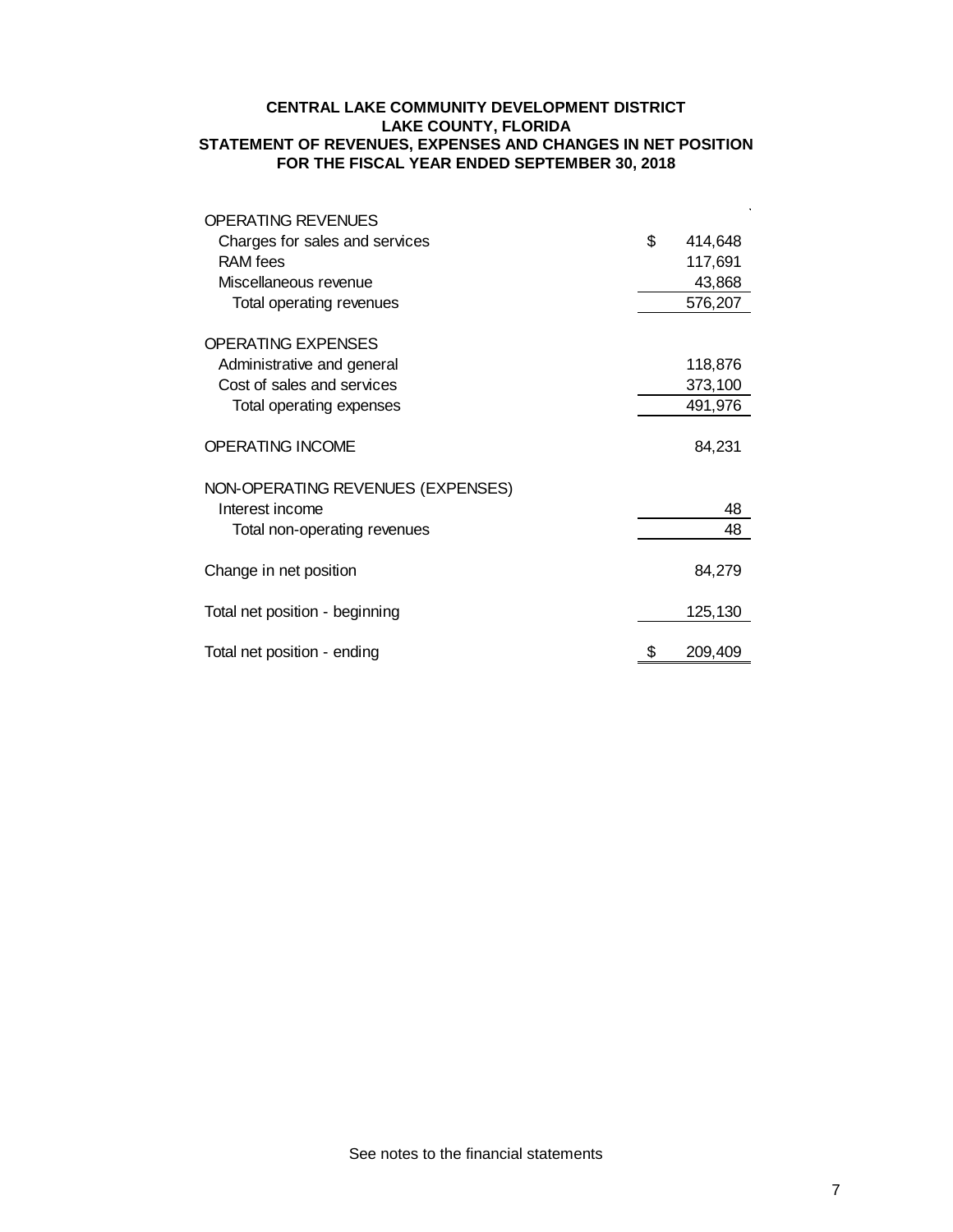## **CENTRAL LAKE COMMUNITY DEVELOPMENT DISTRICT LAKE COUNTY, FLORIDA STATEMENT OF CASH FLOWS FOR THE FISCAL YEAR ENDED SEPTEMBER 30, 2018**

| CASH FLOW FROM OPERATING ACTIVITIES                                                                                                                                                                                |               |
|--------------------------------------------------------------------------------------------------------------------------------------------------------------------------------------------------------------------|---------------|
| Receipts from customers and users                                                                                                                                                                                  | \$<br>579,117 |
| Payments to suppliers                                                                                                                                                                                              | (553, 114)    |
| Net Cash Provided (Used) by Operating Activities                                                                                                                                                                   | 26,003        |
| CASH FLOW FROM INVESTING ACTIVITIES                                                                                                                                                                                |               |
| Sale of investments                                                                                                                                                                                                | (48)          |
| Interest income                                                                                                                                                                                                    | 48            |
| Net Cash Provided (Used) by Investing Activities                                                                                                                                                                   |               |
| NET CHANGE IN CASH AND CASH EQUIVALENTS                                                                                                                                                                            | 26,003        |
| CASH AND CASH EQUIVALENTS - BEGINNING                                                                                                                                                                              | 275,389       |
| CASH AND CASH EQUIVALENTS - ENDING                                                                                                                                                                                 | \$<br>301,392 |
| RECONCILIATION OF OPERATING INCOME TO<br>NET CASH PROVIDED (USED) BY OPERATING ACTIVITIES<br>Operating income<br>ADJUSTMENTS TO RECONCILE OPERATING INCOME<br>TO NET CASH PROVIDED (USED) BY OPERATING ACTIVITIES: | \$<br>84,231  |
| Depreciation                                                                                                                                                                                                       | 1,300         |
| (Increase) / decrease in accounts receivable                                                                                                                                                                       | 9,036         |
| (Increase) / decrease in due from other                                                                                                                                                                            | (6, 126)      |
| (Decrease) / increase in accounts payable                                                                                                                                                                          | (8,944)       |
| (Decrease) / increase in other current liabilities                                                                                                                                                                 | (53, 494)     |
| Total adjustments                                                                                                                                                                                                  | (58,228)      |
| NET CASH PROVIDED (USED) BY OPERATING ACTIVITIES                                                                                                                                                                   | \$<br>26,003  |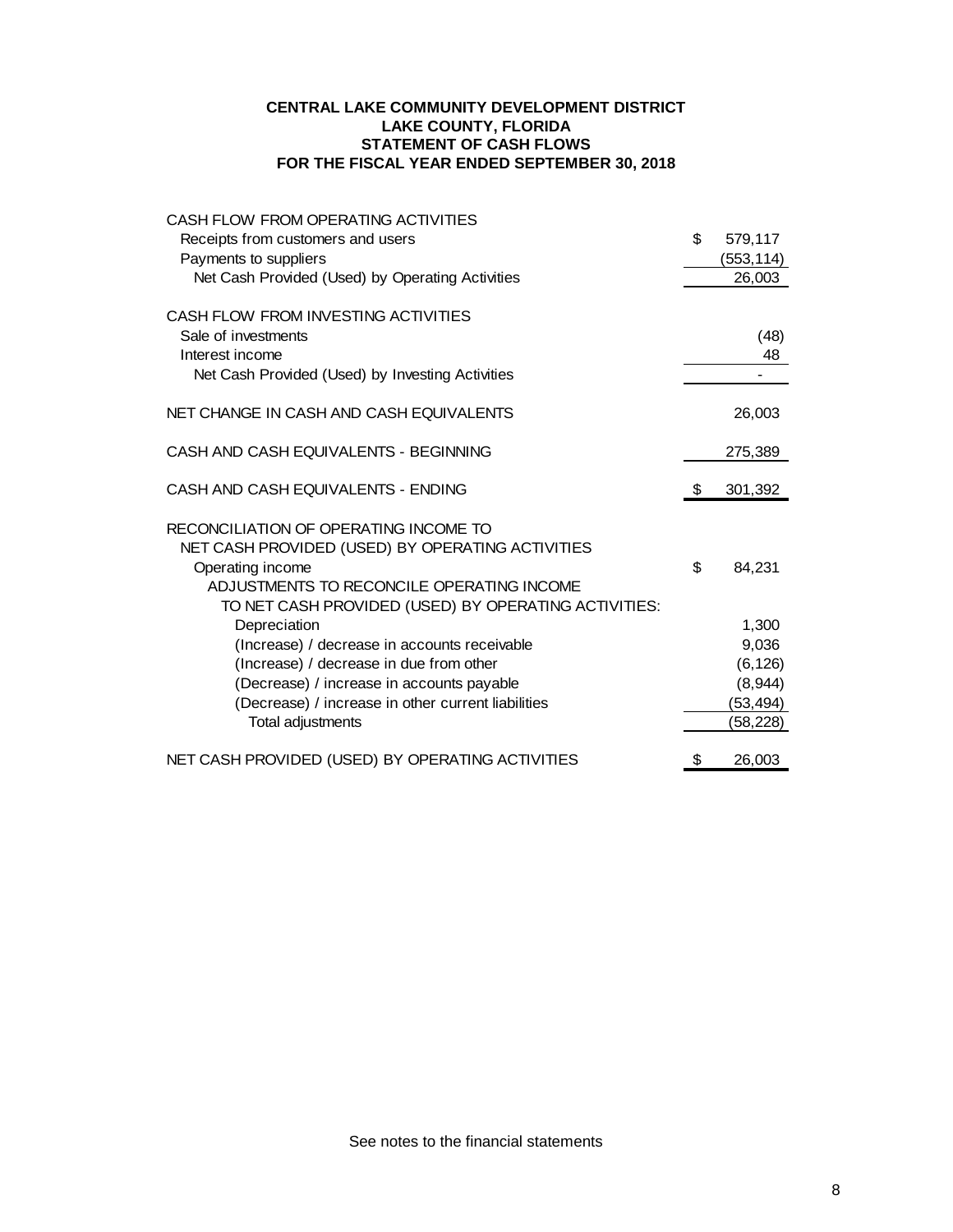## **CENTRAL LAKE COMMUNITY DEVELOPMENT DISTRICT LAKE COUNTY, FLORIDA NOTES TO FINANCIAL STATEMENTS**

## **NOTE 1 – NATURE OF ORGANIZATION AND REPORTING ENTITY**

Central Lake Community Development District ("District") was created on May 11, 2001 pursuant to the Uniform Community Development District Act of 1980, otherwise known as Chapter 190, Florida Statutes, by Lake County Ordinance 2001-75. The Act provides among other things, the power to manage basic services for community development, power to borrow money and issue bonds, and to levy and assess non-ad valorem assessments for the financing and delivery of capital infrastructure.

The District was established for the purposes of financing and managing the planning, maintenance and operation of a water and wastewater system within the District in accordance with powers established by Florida Statute Chapter 190.

The District is governed by the Board of Supervisors ("the District") which is composed of five members. The Supervisors are elected on an at large basis by the owners of the property within the District. The Board of Supervisors of the District exercise all powers granted to the District pursuant to Chapter 190, Florida Statutes. Certain District members are affiliated with Mission Inn Golf & Tennis Resort, Inc. ("Developer") at September 30, 2018.

The District has the final responsibility for:

- 1. Assessing and levying maintenance taxes and special assessments.
- 2. Approving budgets.
- 3. Exercising control over facilities and properties.
- 4. Controlling the use of funds generated by the District.
- 5. Approving the hiring and firing of key personnel.
- 6. Financing improvements.

The financial statements were prepared in accordance with Governmental Accounting Standards District ("GASB") Statements. Under the provisions of those standards, the financial reporting entity consists of the primary government, organizations for which the Board is considered to be financially accountable and other organizations for which the nature and significance of their relationship with the District are such that, if excluded, the financial statements of the District would be considered incomplete or misleading. There are no entities considered to be component units of the District; therefore, the financial statements include only the operations of the District.

## **NOTE 2** – **SUMMARY OF SIGNIFICANT ACCOUNTING POLICIES**

### **Basis of Accounting**

The District reports its activities and functions in an enterprise fund. The enterprise fund is used to account for the operation of a leased water and sewer utility system. The costs of providing services are recovered primarily through user charges.

Enterprise funds are proprietary funds. The measurement focus is based upon determination of net position, financial position and changes in cash flow. The generally accepted accounting principles used are those applicable to similar businesses in the private sector, thus, these funds are maintained on the accrual basis of accounting. Enterprise funds are used to account for operations (a) that are financed and operated in a manner similar to private enterprises, where the intent of the governing body is that the costs (expenses, including depreciation) of providing goods or services to the general public on a continuing basis be financed or recovered primarily through user charges; or (b) when the governing body has decided that periodic determination of net income is appropriate for capital maintenance, public management control, accountability, or other purposes. Revenues are recognized when earned and expenses are recognized when incurred. All assets and liabilities (whether current or noncurrent) associated with an activity are included in the statement of net position. The reported net position is segregated into net investment in capital assets, restricted and unrestricted assets.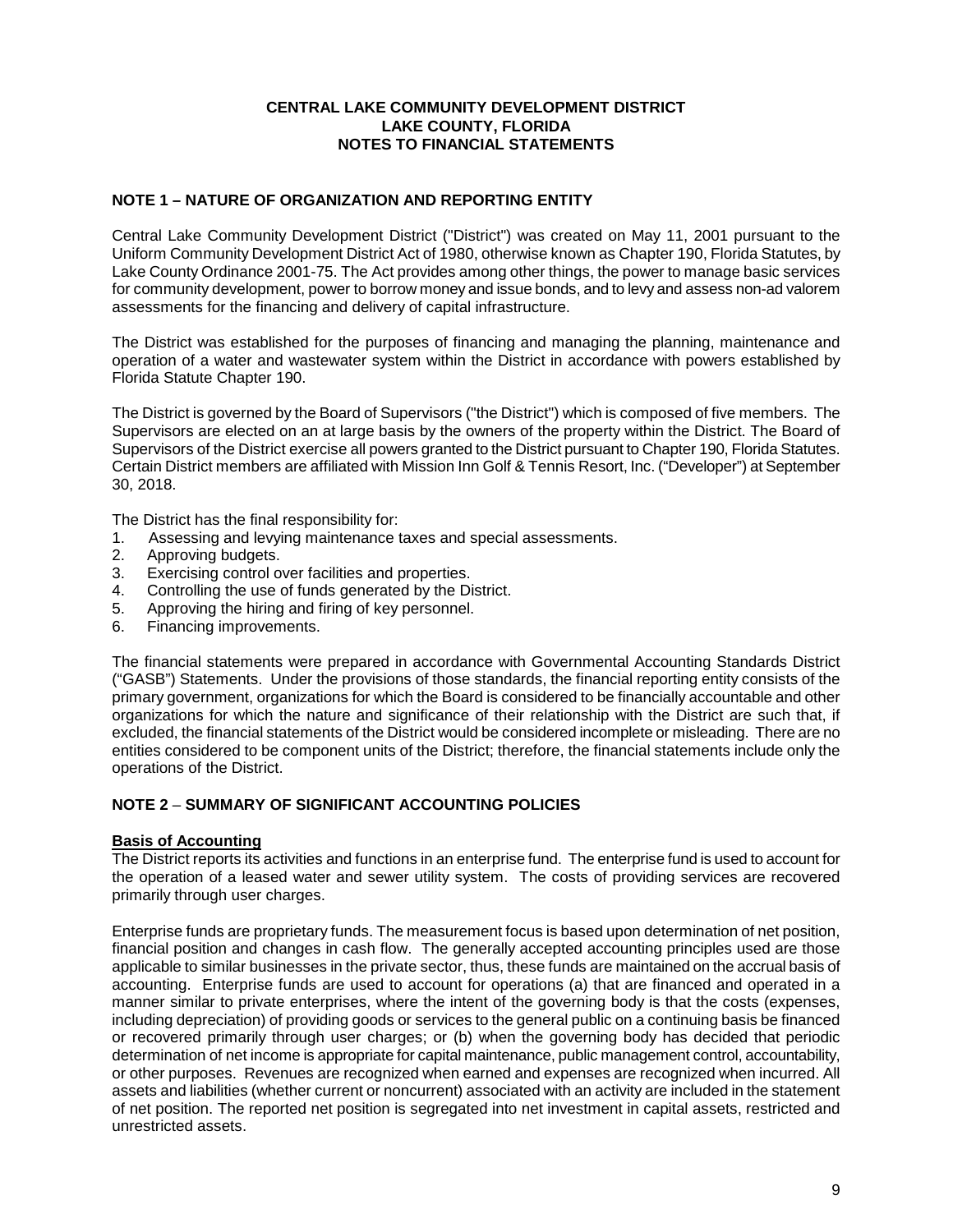# **NOTE 2 – SUMMARY OF SIGNIFICANT ACCOUNTING POLICIES (Continued)**

### **Basis of Accounting (Continued)**

Proprietary funds distinguish operating revenues and expenses from non-operating items. Operating revenues and expenses generally result from providing services and producing and delivering goods in connection with a proprietary fund's principal ongoing operations. The principal operating revenues of the District's enterprise fund are charges to customers for sales and services. Operating expenses of the enterprise fund include the cost of sales and services, administrative expenses, and depreciation on capital assets. All revenues and expenses not meeting this definition are reported as non-operating revenues and expenses.

When both restricted and unrestricted resources are available for use, it is the government's policy to use restricted resources first for qualifying expenditures, then unrestricted resources as they are needed.

#### **Assets, Liabilities and Net Position or Equity**

#### Restricted Assets

These assets represent cash and investments set aside pursuant to Bond covenants or other contractual restrictions.

#### Deposits and Investments

The District's cash and cash equivalents are considered to be cash on hand and demand deposits (interest and non-interest bearing).

The District has elected to proceed under the Alternative Investment Guidelines as set forth in Section 218.415 (17) Florida Statutes. The District may invest any surplus public funds in the following:

- a) The Local Government Surplus Trust Funds, or any intergovernmental investment pool authorized pursuant to the Florida Interlocal Cooperation Act;
- b) Securities and Exchange Commission registered money market funds with the highest credit quality rating from a nationally recognized rating agency;
- c) Interest bearing time deposits or savings accounts in qualified public depositories;
- d) Direct obligations of the U.S. Treasury.

Securities listed in paragraph c and d shall be invested to provide sufficient liquidity to pay obligations as they come due.

The District records all interest revenue related to investment activities in the respective funds. Investments are measured at amortized cost or reported at fair value as required by generally accepted accounting principles.

#### Inventories and Prepaid Items

Inventories are recorded as expenditures when consumed rather than when purchased.

Certain payments to vendors reflect costs applicable to future accounting periods and are recorded as prepaid items.

### Capital Assets

Property and equipment are stated at cost. Capital assets are defined by the government as assets with an initial, individual cost of more than \$5,000 (amount not rounded) and an estimated useful life in excess of two years. Such assets are recorded at historical cost or estimated historical cost if purchased or constructed. Donated capital assets are recorded at acquisition value.

The costs of normal maintenance and repairs that do not add to the value of the asset or materially extend assets lives are not capitalized. Major outlays for capital assets and improvements are capitalized as projects are constructed.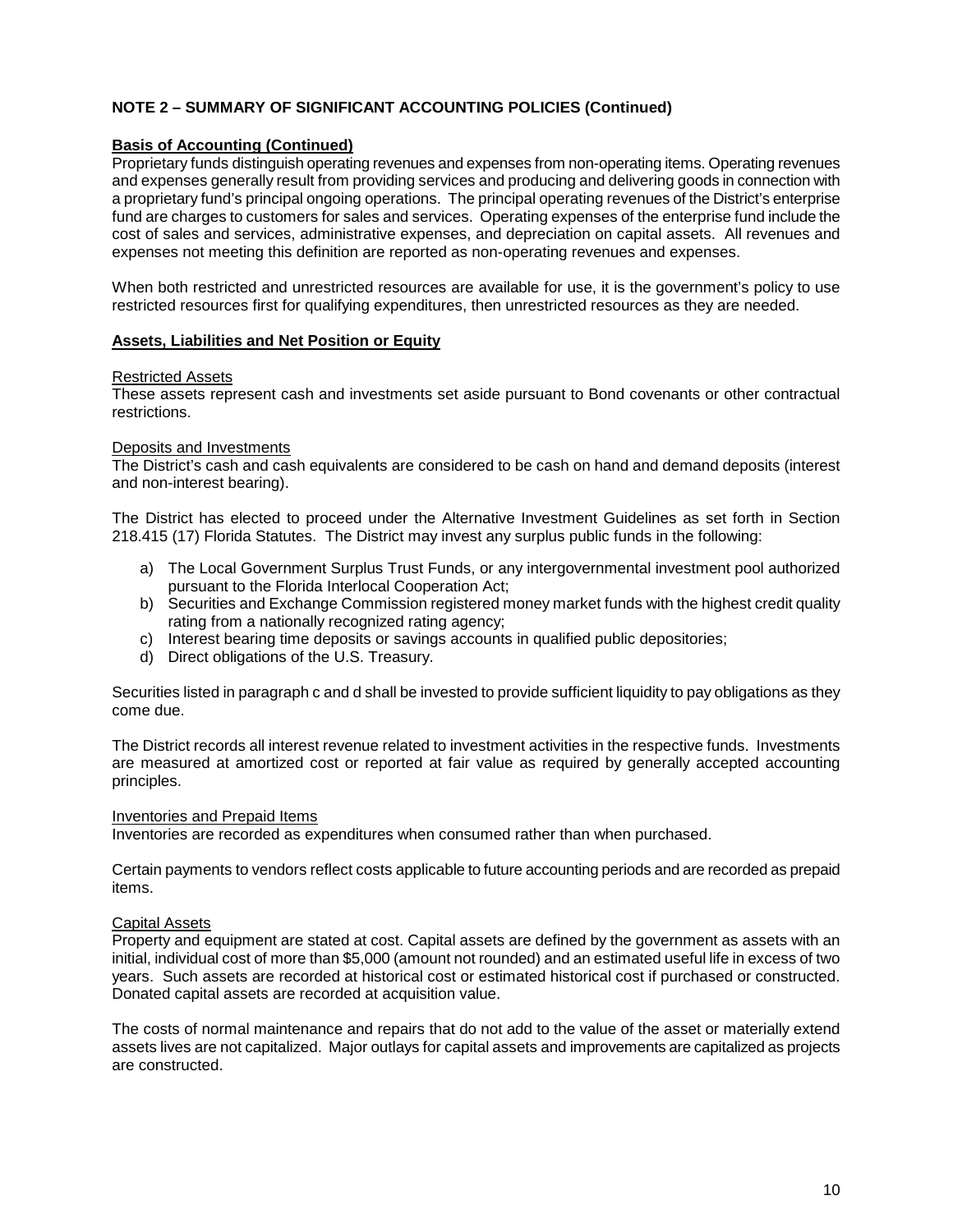## **NOTE 2 – SUMMARY OF SIGNIFICANT ACCOUNTING POLICIES (Continued)**

## **Assets, Liabilities and Net Position or Equity (Continued)**

#### Capital Assets (Continued)

Property, plant and equipment of the District are depreciated using the straight-line method over the following estimated useful lives:

> Assets Years Machinery and equipment 5

#### Long-Term Obligations

Long-term debt and other long-term obligations are reported as liabilities in the statement of net position. Bond premiums and discounts are deferred and amortized ratably over the life of the Bonds. Bonds payable are reported net of applicable premiums or discounts. Bond issuance costs are expensed when incurred.

#### Deferred Outflows/Inflows of Resources

In addition to assets, the statement of financial position will sometimes report a separate section for deferred outflows of resources. This separate financial statement element, deferred outflows of resources, represents a consumption of net position that applies to a future period(s) and so will not be recognized as an outflow of resources (expense/expenditure) until then.

In addition to liabilities, the statement of financial position will sometimes report a separate section for deferred inflows of resources. This separate financial statement element, deferred inflows of resources, represents an acquisition of net position that applies to a future period(s) and so will not be recognized as an inflow of resources (revenue) until that time.

### Net Position

Net position is the difference between assets and deferred outflows of resources less liabilities and deferred inflows of resources. Net position in the government-wide financial statements are categorized as net investment in capital assets, restricted or unrestricted. Net investment in capital assets represents net position related to infrastructure and property, plant and equipment. Restricted net position represents the assets restricted by the District's Bond covenants or other contractual restrictions. Unrestricted net position consists of the net position not meeting the definition of either of the other two components.

### **Other Disclosures**

### Use of Estimates

The preparation of financial statements in conformity with generally accepted accounting principles requires management to make estimates and assumptions that affect the reported amounts of assets and liabilities, and disclosure of contingent assets and liabilities at the date of the financial statements, and the reported amounts of revenues and expenditures during the reporting period. Actual results could differ from those estimates.

### **NOTE 3 – DEPOSITS AND INVESTMENTS**

### **Deposits**

The District's cash balances were entirely covered by federal depository insurance or by a collateral pool pledged to the State Treasurer. Florida Statutes Chapter 280, "Florida Security for Public Deposits Act", requires all qualified depositories to deposit with the Treasurer or another banking institution eligible collateral equal to various percentages of the average daily balance for each month of all public deposits in excess of any applicable deposit insurance held. The percentage of eligible collateral (generally, U.S. Governmental and agency securities, state or local government debt, or corporate bonds) to public deposits is dependent upon the depository's financial history and its compliance with Chapter 280. In the event of a failure of a qualified public depository, the remaining public depositories would be responsible for covering any resulting losses.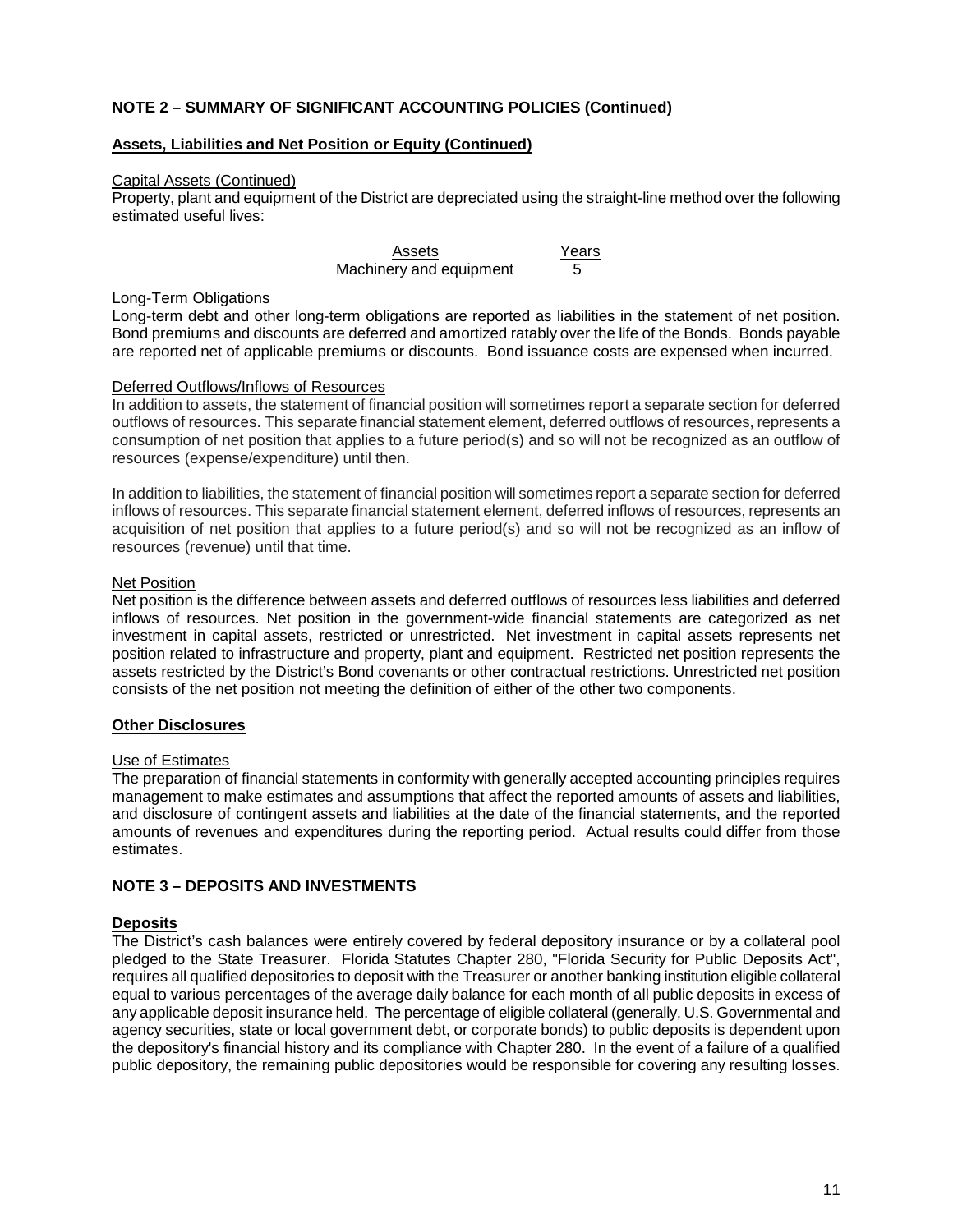# **NOTE 3 – DEPOSITS AND INVESTMENTS (Continued)**

#### **Investments**

The District's investments were held as follows at September 30, 2018:

|                                                    | <b>Amortized Cost</b> | Credit Risk | Maturities                     |
|----------------------------------------------------|-----------------------|-------------|--------------------------------|
| Investment in Local Government Surplus Funds Trust |                       |             | Average of the fund portfolio: |
| Fund (Florida PRIME)                               | 2.541                 | S&P AAAm    | 33 davs                        |
| Total Investments                                  | 2.541                 |             |                                |

*Credit risk –* For investments, credit risk is generally the risk that an issuer of an investment will not fulfill its obligation to the holder of the investment. This is measured by the assignment of a rating by a nationally recognized statistical rating organization. Investment ratings by investment type are included in the preceding summary of investments.

*Concentration risk –* The District places no limit on the amount the District may invest in any one issuer.

*Interest rate risk –* The District does not have a formal policy that limits investment maturities as a means of managing exposure to fair value losses arising from increasing interest rates.

*Fair Value Measurement –* When applicable, the District measures and records its investments using fair value measurement guidelines established in accordance with GASB Statements. The framework for measuring fair value provides a fair value hierarchy that prioritizes the inputs to valuation techniques.

These guidelines recognize a three-tiered fair value hierarchy, in order of highest priority, as follows:

- *Level 1:* Investments whose values are based on unadjusted quoted prices for identical investments in active markets that the District has the ability to access;
- *Level 2:* Investments whose inputs other than quoted market prices are observable either directly or indirectly; and,
- *Level 3:* Investments whose inputs are unobservable.

The fair value measurement level within the fair value hierarchy is based on the lowest level of any input that is significant to the entire fair value measurement. Valuation techniques used should maximize the use of observable inputs and minimize the use of unobservable inputs.

Money market investments that have a maturity at the time of purchase of one year or less and are held by governments other than external investment pools should be measured at amortized cost. For external investment pools that qualify to be measured at amortized cost, the pool's participants should also measure their investments in that external investment pool at amortized cost for financial reporting purposes. Accordingly, the District's investments have been reported at amortized cost above.

### **NOTE 4 – CAPITAL ASSETS**

Capital asset activity for the fiscal year ended September 30, 2018 was as follows:

|                                              | Beginning      |   |           |   |                   |    | Ending         |
|----------------------------------------------|----------------|---|-----------|---|-------------------|----|----------------|
|                                              | <b>Balance</b> |   | Additions |   | <b>Reductions</b> |    | <b>Balance</b> |
| Business-type activities                     |                |   |           |   |                   |    |                |
| Capital assets, being depreciated            |                |   |           |   |                   |    |                |
| Machinery and equipment                      | 6,500          | S |           |   |                   | S  | 6,500          |
| Total capital assets, being depreciated      | 6,500          |   |           |   |                   |    | 6,500          |
| Less accumulated depreciation for:           |                |   |           |   |                   |    |                |
| Machinery and equipment                      | 5.200          |   | 1.300     |   |                   |    | 6,500          |
| Total accumulated depreciation               | 5,200          |   | 1,300     |   |                   |    | 6,500          |
| Total capital assets, being depreciated, net | 1,300          |   | (1,300)   |   |                   |    |                |
| Business-type activities capital assets      | 1.300          |   | (1,300)   | S |                   | \$ |                |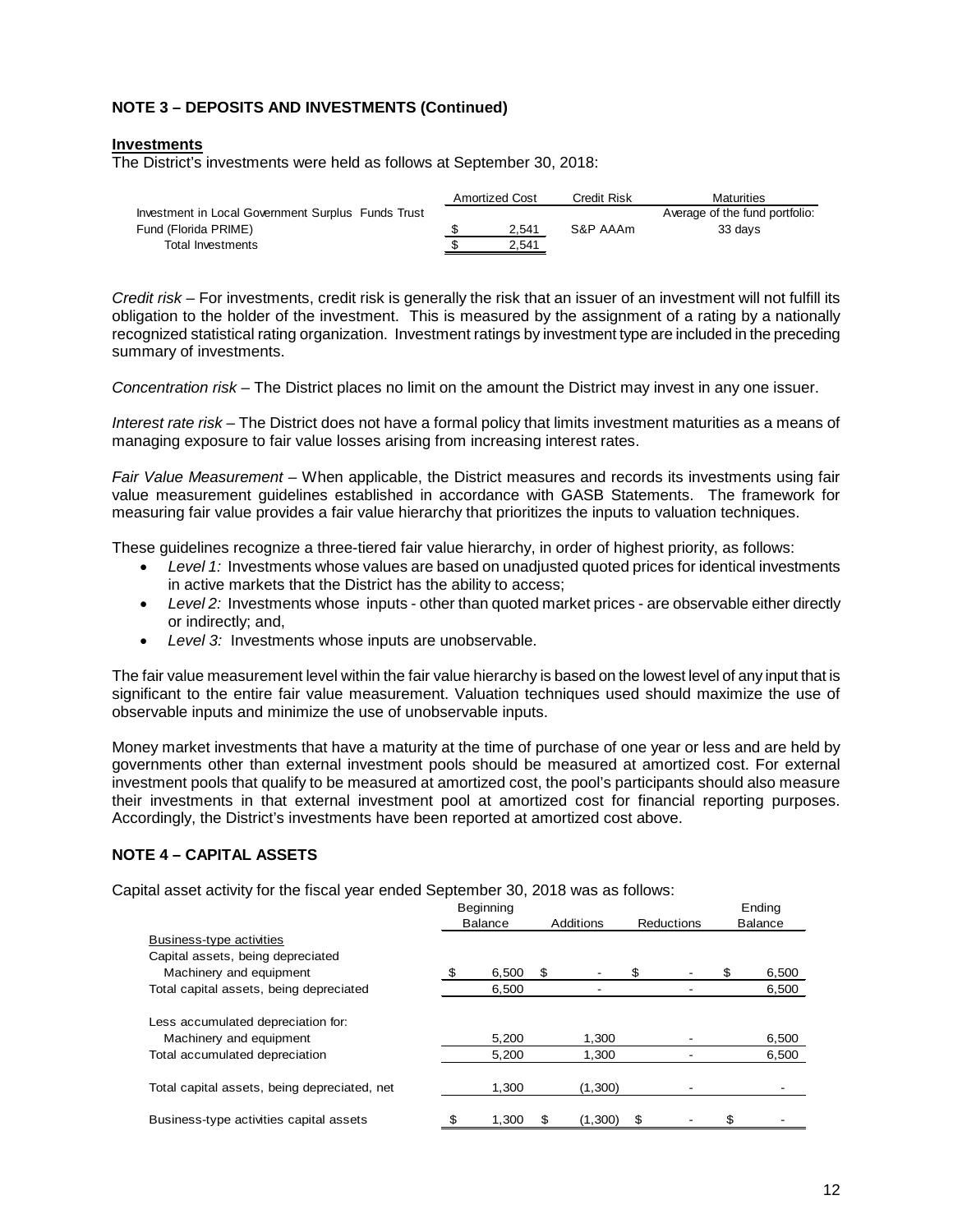# **NOTE 5 – RELATED PARTY TRANSACTIONS**

### **Lease Agreement**

The District leases a water and wastewater facility under a ten year term operating lease. During the prior fiscal year, the owner of the water and wastewater facility changed from Packing House By-Products, Co. (an affiliate of the Developer) to Sewer & Plant Investments, LLC. The current lease term expires in August 2026 with an additional four, ten year optional lease renewal clause whereby the lease will be automatically renewed unless six months' notice is given to cancel the lease. Lease payments are calculated each year based on a formula detailed in the lease agreement.

Lease expense for the facility totaled \$310,664 for the fiscal year ended September 30, 2018.

Future minimum rental payments under the lease are as follows:

| Year ending   |    |           |
|---------------|----|-----------|
| September 30: |    |           |
| 2019          | \$ | 150,000   |
| 2020          |    | 150,000   |
| 2021          |    | 150.000   |
| 2022          |    | 150.000   |
| 2023          |    | 150,000   |
| 2024          |    | 150,000   |
| 2025          |    | 150.000   |
| 2026          |    | 150,000   |
| Total         | ፍ  | 1.200.000 |

## **NOTE 6 – RAM FEES**

The District began assessing a \$2 / month Reserve and Maintenance ("RAM") fee on each equivalent residential connection ("ERC") of undeveloped lands in December 2014. The fee increased to \$4 per month in April 2016. The Board held a public hearing and adopted the fee via motion at the beginning of the prior fiscal year. The fees are to cover maintenance costs for the idle sewer plant which is not yet being used due to undeveloped units. Such fees totaled \$117,691 during the current fiscal year which includes a receivable balance of \$2,493.

## **NOTE 7 – CONCENTRATION**

The Developer owns substantially all of the property within the District. A significant portion of the District's activity is dependent upon the continued involvement of the Developer, the loss of which could have a material adverse effect on the District's operations.

### **NOTE 8 – MANAGEMENT COMPANY**

The District has contracted with a management company to perform management advisory services, which include financial and accounting advisory services. Certain employees of the management company also serve as officers of the District. Under the agreement, the District compensates the management company for management, accounting, financial reporting, computer and other administrative costs.

### **NOTE 9 – RISK MANAGEMENT**

The District is exposed to various risks of loss related to torts; theft of, damage to, and destruction of assets; errors and omissions; and natural disasters. The District has obtained commercial insurance from independent third parties to mitigate the costs of these risks; coverage may not extend to all situations. Settled claims from these risks have not exceeded commercial insurance coverage over the past three years.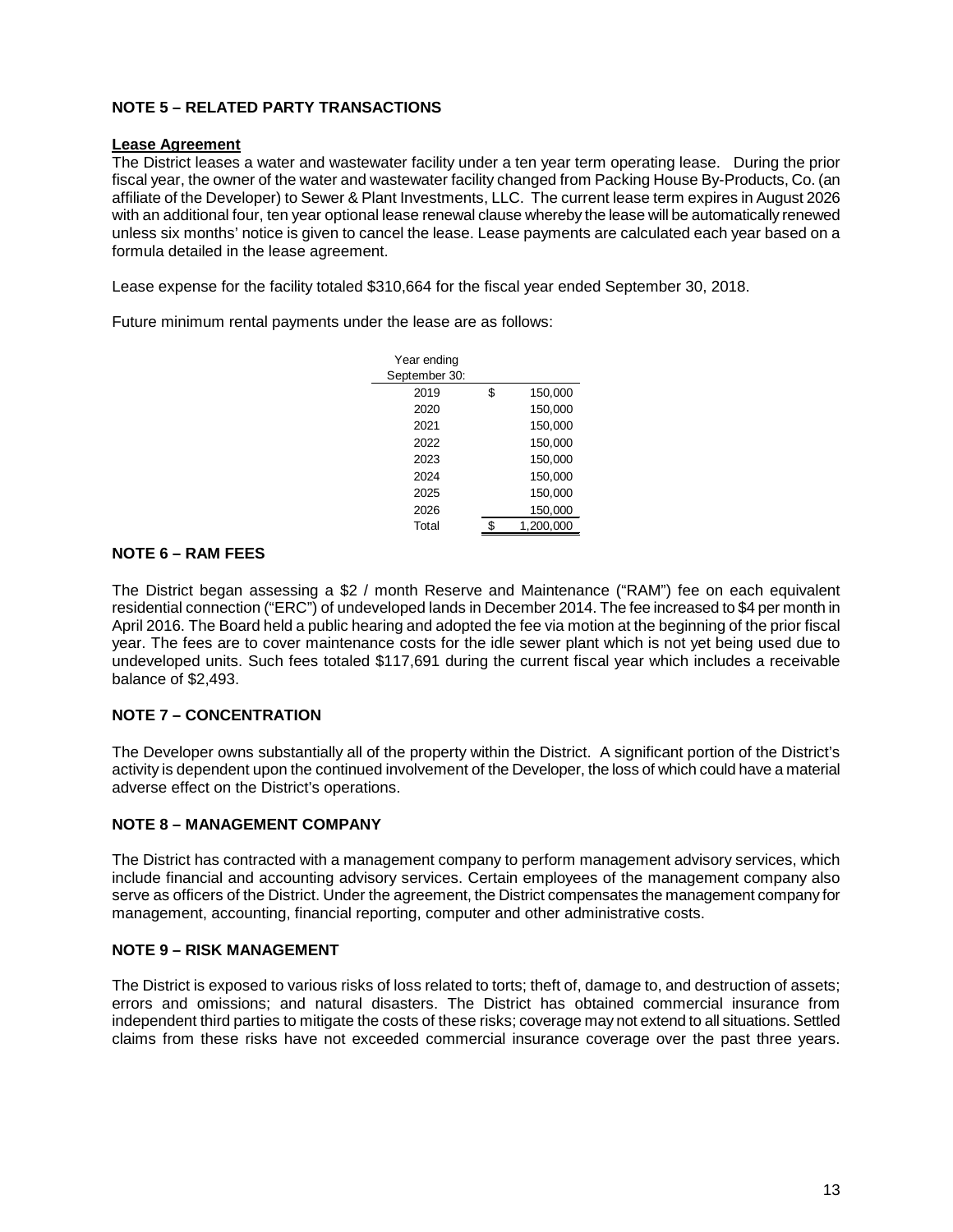

## **INDEPENDENT AUDITOR'S REPORT ON INTERNAL CONTROL OVER FINANCIAL REPORTING AND ON COMPLIANCE AND OTHER MATTERS BASED ON AN AUDIT OF FINANCIAL STATEMENTS PERFORMED IN ACCORDANCE WITH**  *GOVERNMENT AUDITING STANDARDS*

To the Board of Supervisors Central Lake Community Development District Lake County, Florida

We have audited, in accordance with the auditing standards generally accepted in the United States of America and the standards applicable to financial audits contained in *Government Auditing Standards* issued by the Comptroller General of the United States, the basic financial statements of Central Lake Community Development District, Lake County, Florida ("District") as of and for the fiscal year ended September 30, 2018, and the related notes to the financial statements, which collectively comprise the District's basic financial statements, and have issued our opinion thereon dated June 24, 2019.

## **Internal Control Over Financial Reporting**

In planning and performing our audit of the financial statements, we considered the District's internal control over financial reporting (internal control) to determine the audit procedures that are appropriate in the circumstances for the purpose of expressing our opinions on the financial statements, but not for the purpose of expressing an opinion on the effectiveness of the District's internal control. Accordingly, we do not express an opinion on the effectiveness of the District's internal control.

A *deficiency in internal control* exists when the design or operation of a control does not allow management or employees, in the normal course of performing their assigned functions, to prevent, or detect and correct misstatements on a timely basis. A *material weakness* is a deficiency, or a combination of deficiencies, in internal control, such that there is a reasonable possibility that a material misstatement of the entity's financial statements will not be prevented, or detected and corrected on a timely basis. A *significant deficiency* is a deficiency, or a combination of deficiencies, in internal control that is less severe than a material weakness, yet important enough to merit attention by those charged with governance.

Our consideration of internal control was for the limited purpose described in the first paragraph of this section and was not designed to identify all deficiencies in internal control that might be material weaknesses or, significant deficiencies. Given these limitations, during our audit we did not identify any deficiencies in internal control that we consider to be material weaknesses. However, material weaknesses may exist that have not been identified.

## **Compliance and Other Matters**

As part of obtaining reasonable assurance about whether the District's financial statements are free from material misstatement, we performed tests of its compliance with certain provisions of laws, regulations, contracts, and agreements, noncompliance with which could have a direct and material effect on the determination of financial statement amounts. However, providing an opinion on compliance with those provisions was not an objective of our audit, and accordingly, we do not express such an opinion. The results of our tests disclosed no instances of noncompliance or other matters that are required to be reported under *Government Auditing Standards*.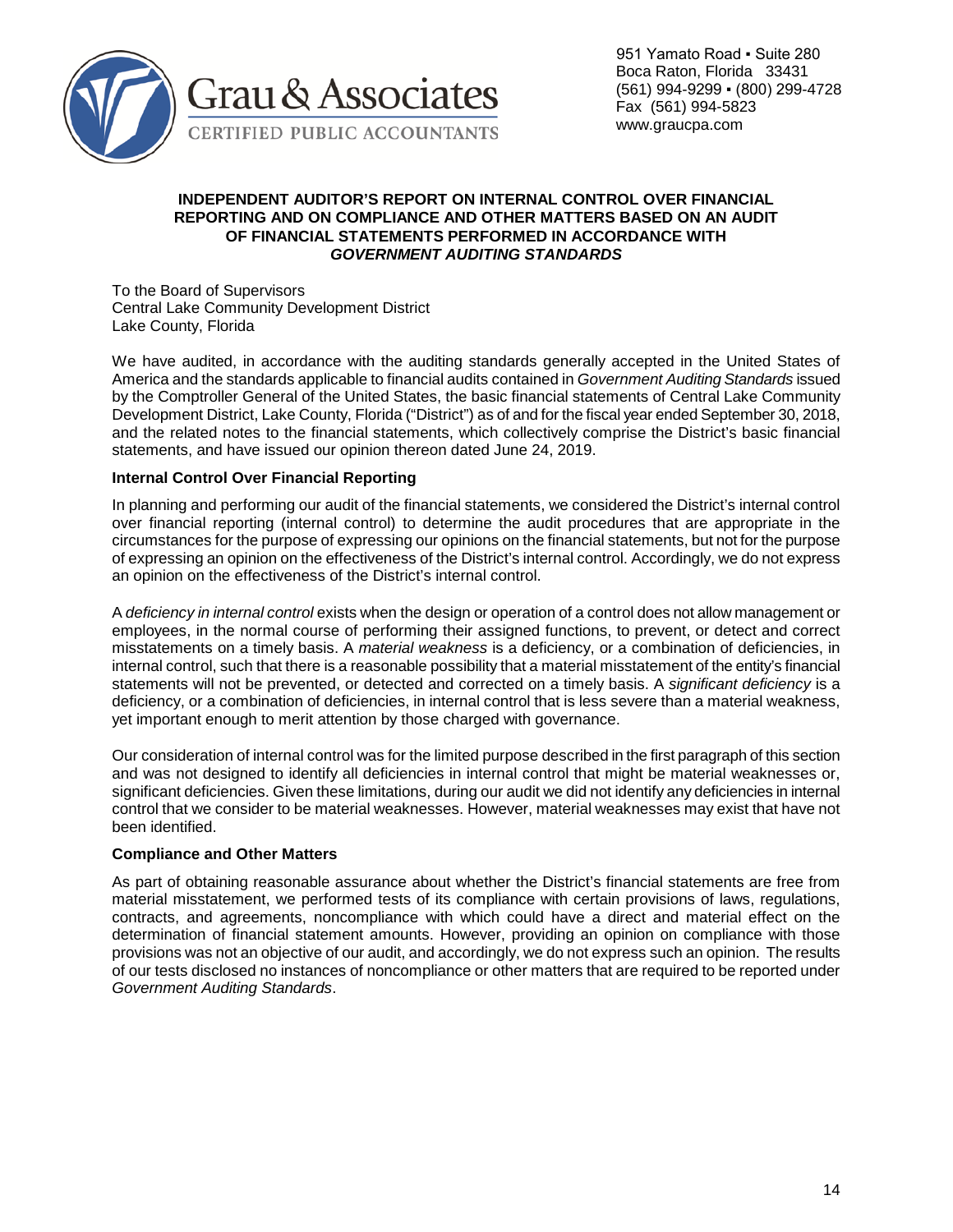## **Purpose of this Report**

The purpose of this report is solely to describe the scope of our testing of internal control and compliance and the results of that testing, and not to provide an opinion on the effectiveness of the entity's internal control or on compliance. This report is an integral part of an audit performed in accordance with *Government Auditing Standards* in considering the entity's internal control and compliance. Accordingly, this communication is not suitable for any other purpose.

Dyan & Association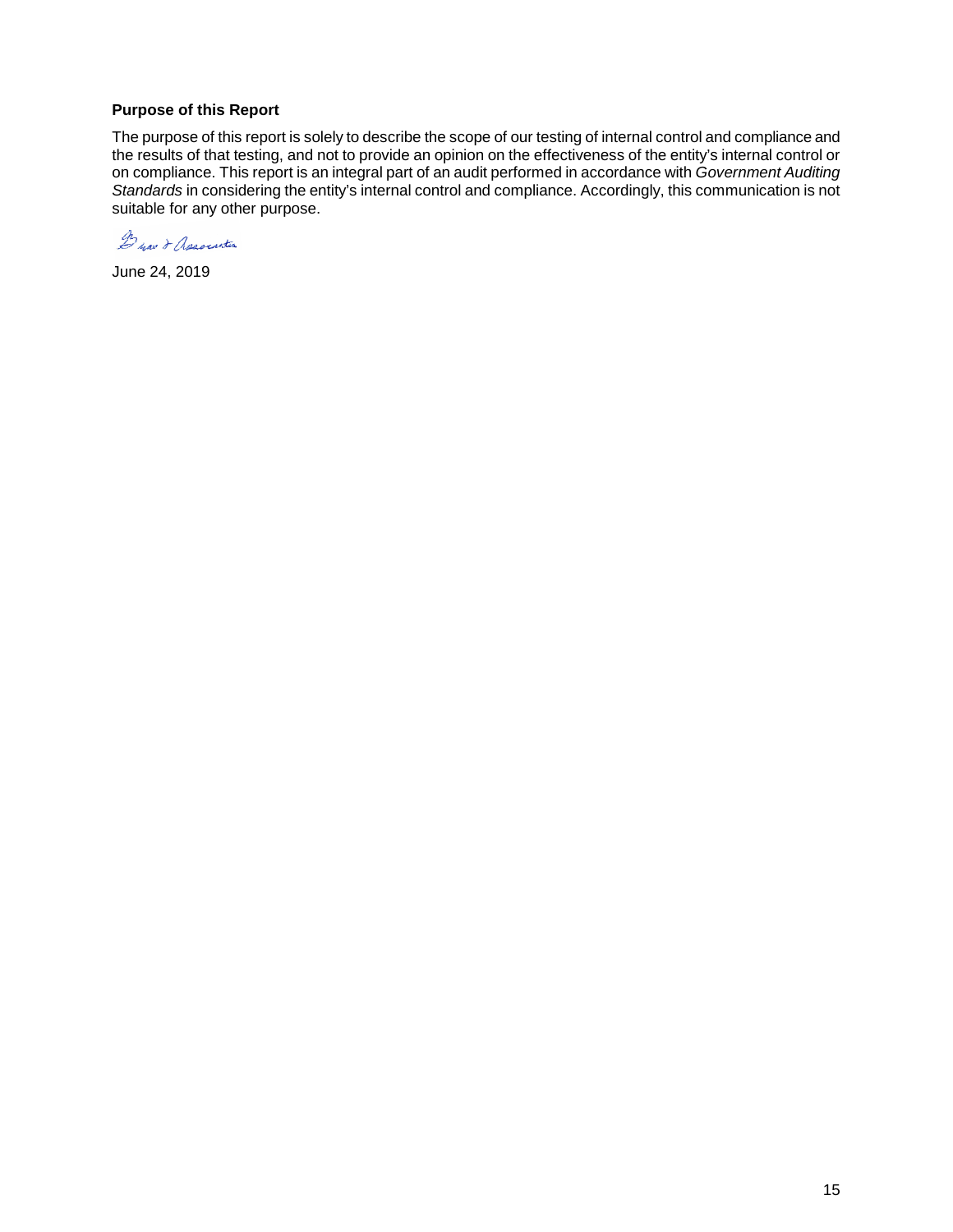

951 Yamato Road · Suite 280 Boca Raton, Florida 33431 (561) 994-9299 ▪ (800) 299-4728 Fax (561) 994-5823 www.graucpa.com

### **INDEPENDENT AUDITOR'S REPORT ON COMPLIANCE WITH THE REQUIREMENTS OF SECTION 218.415, FLORIDA STATUTES, REQUIRED BY RULE 10.556(10) OF THE AUDITOR GENERAL OF THE STATE OF FLORIDA**

To the Board of Supervisors Central Lake Community Development District Lake County, Florida

We have examined Central Lake Community Development District, Lake County, Florida's ("District") compliance with the requirements of Section 218.415, Florida Statutes, in accordance with Rule 10.556(10) of the Auditor General of the State of Florida during the fiscal year ended September 30, 2018. Management is responsible for District's compliance with those requirements. Our responsibility is to express an opinion on District's compliance based on our examination.

Our examination was conducted in accordance with attestation standards established by the American Institute of Certified Public Accountants. Those standards require that we plan and perform the examination to obtain reasonable assurance about whether the District complied, in all material respects, with the specified requirements referenced in Section 218.415, Florida Statutes. An examination involves performing procedures to obtain evidence about whether the District complied with the specified requirements. The nature, timing, and extent of the procedures selected depend on our judgment, including an assessment of the risks of material noncompliance, whether due to fraud or error. We believe that the evidence we obtained is sufficient and appropriate to provide a reasonable basis for our opinion. Our examination does not provide a legal determination on the District's compliance with specified requirements.

In our opinion, the District complied, in all material respects, with the aforementioned requirements for the fiscal year ended September 30, 2018.

This report is intended solely for the information and use of the Legislative Auditing Committee, members of the Florida Senate and the Florida House of Representatives, the Florida Auditor General, management, and the Board of Supervisors of Central Lake Community Development District, Lake County, Florida and is not intended to be and should not be used by anyone other than these specified parties.

Derau & Association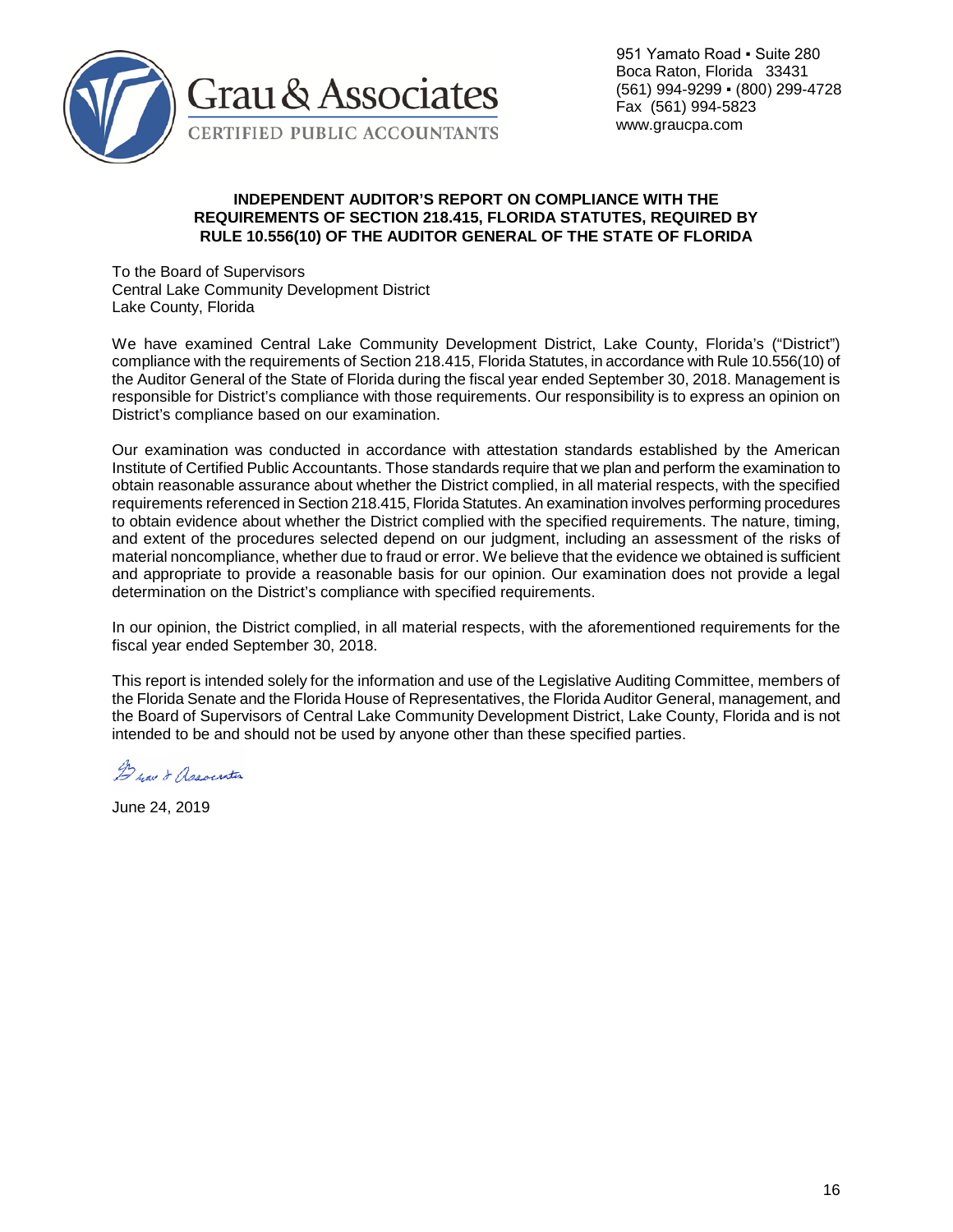

951 Yamato Road · Suite 280 Boca Raton, Florida 33431 (561) 994-9299 ▪ (800) 299-4728 Fax (561) 994-5823 www.graucpa.com

## **MANAGEMENT LETTER PURSUANT TO THE RULES OF THE AUDITOR GENERAL FOR THE STATE OF FLORIDA**

To the Board of Supervisors Central Lake Community Development District Lake County, Florida

## **Report on the Financial Statements**

We have audited the accompanying basic financial statements of Central Lake Community Development District, Lake County, Florida ("District") as of and for the fiscal year ended September 30, 2018, and have issued our report thereon dated June 24, 2019.

## **Auditor's Responsibility**

We conducted our audit in accordance with auditing standards generally accepted in the United States of America; the standards applicable to financial audits contained in G*overnment Auditing Standards,* issued by the Comptroller General of the United States; and Chapter 10.550, Rules of the Florida Auditor General.

## **Other Reporting Requirements**

We have issued our Independent Auditor's Report on Internal Control over Financial Reporting and on Compliance and Other Matters Based on an Audit of the Financial Statements Performed in Accordance with *Government Auditing Standards;* and Independent Auditor's Report on an examination conducted in accordance with *AICPA Professional Standards*, AT-C Section 315, regarding compliance requirements in accordance with Chapter 10.550, Rules of the Auditor General. Disclosures in those reports, which are dated June 24, 2019, should be considered in conjunction with this management letter.

### **Purpose of this Letter**

The purpose of this letter is to comment on those matters required by Chapter 10.550 of the Rules of the Auditor General for the State of Florida. Accordingly, in connection with our audit of the financial statements of the District, as described in the first paragraph, we report the following:

- **I. Current year findings and recommendations.**
- **II. Status of prior year findings and recommendations.**
- **III. Compliance with the Provisions of the Auditor General of the State of Florida.**

Our management letter is intended solely for the information and use of the Legislative Auditing Committee, members of the Florida Senate and the Florida House of Representatives, the Florida Auditor General, Federal and other granting agencies, as applicable, management, and the Board of Supervisors of Central Lake Community Development District, Lake County, Florida and is not intended to be and should not be used by anyone other than these specified parties.

We wish to thank Central Lake Community Development District, Lake County, Florida and the personnel associated with it, for the opportunity to be of service to them in this endeavor as well as future engagements, and the courtesies extended to us.

D you & Association